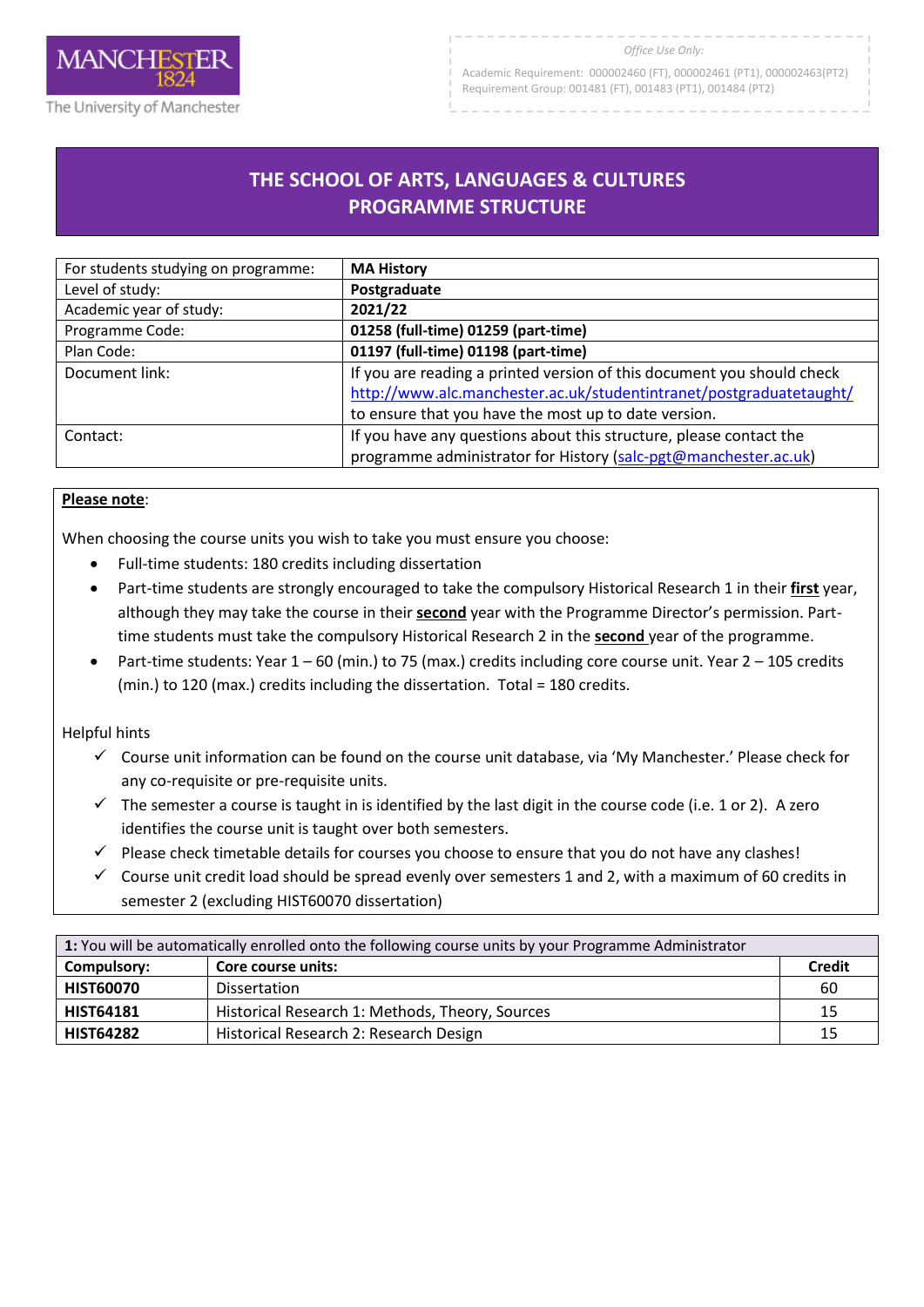| 2: You must choose one core course (30 credits) from the list below: |                                                                                |               |
|----------------------------------------------------------------------|--------------------------------------------------------------------------------|---------------|
| <b>CORE:</b>                                                         |                                                                                | <b>Credit</b> |
|                                                                      | Race, Migration & Humanitarianism: Legacies of Slavery & Colonialism in the    |               |
| <b>HIST64101</b>                                                     | Modern World                                                                   | 30            |
| <b>HIST60041</b>                                                     | Remaking Modern British History                                                | 30            |
| <b>HIST61041</b>                                                     | War, Culture and Conflict                                                      | 30            |
| <b>HIST61221</b>                                                     | History Beyond the Nation State: Debates and Dialogues in Modern History       | 30            |
| <b>HIST65331</b>                                                     | Capital & the Making of Modern Society                                         | 30            |
| SALC70031+                                                           | Perspectives on Medieval and Renaissance Studies                               | 30            |
|                                                                      | Students may choose to take ONE of the 5 HIST-coded core courses as a 15-      |               |
|                                                                      | credit option. Students who choose this option would submit half the           |               |
|                                                                      | assessment for 15 rather than 30 credits (details to be supplied in the course |               |
|                                                                      | unit guide at the beginning of the semester), but would still be expected to   |               |
|                                                                      | attend the weekly 3-hour seminar.                                              |               |

| 3: You must choose between 30 and 60 credits from the options list below: |                                                                             |               |
|---------------------------------------------------------------------------|-----------------------------------------------------------------------------|---------------|
| <b>OPTIONAL:</b>                                                          |                                                                             | <b>Credit</b> |
| <b>HIST62282</b>                                                          | Cultural Theory for Historians: Discourse, Place, Agency and Power          | 15            |
|                                                                           | Wonders, Miracles and Supernatural Landscapes in Medieval and Early         |               |
| <b>HIST63192</b>                                                          | Modern Europe                                                               | 15            |
|                                                                           | Race, Migration & Humanitarianism: Legacies of Slavery & Colonialism in the |               |
| HIST65101                                                                 | Modern World*                                                               | 15            |
| <b>HIST65041</b>                                                          | Remaking Modern British History*                                            | 15            |
| <b>HIST66041</b>                                                          | War, Culture and Conflict*                                                  | 15            |
| <b>HIST66221</b>                                                          | History Beyond the Nation State: Debates and Dialogues in Modern History*   | 15            |
| <b>HIST66331</b>                                                          | Capital & the Making of Modern Society*                                     | 15            |
| <b>HIST64392</b>                                                          | The Boundaries of the Political: Conceptual Innovation and Political Change | 15            |
| <b>HIST64492</b>                                                          | Public History: Historians and the Public Sphere                            | 15            |
| <b>HIST66442</b>                                                          | Mapping the Past: Spatial History                                           | 15            |
| <b>HIST65182</b>                                                          | Gender, Sexuality and the Body                                              | 15            |
| <b>HIST65192</b>                                                          | Landscapes of Modernity: Cities and Urban Culture in Historical Perspective | 15            |
| <b>HIST61132</b>                                                          | Introduction to Documentary Filmmaking in the Arts & Humanities             | 30            |
| <b>HIST64192</b>                                                          | Club Med? How Mediterranean Empires went Global                             | 15            |
| <b>HIST64292</b>                                                          | From Cottonopolis to Metropolis: Manchester Communities & Institutions      | 15            |
| <b>HIST65172</b>                                                          | The Secret Life of Objects                                                  | 15            |
| <b>AMER60091</b>                                                          | American Studies: Theories, Methods, Practice                               | 30            |
|                                                                           | Reading the Middle Ages and Renaissance: Palaeography, Codicology and       |               |
| SALC70040 <sup>+</sup>                                                    | Sources (21-22: will run over whole year in alternate weeks)                | 15            |
|                                                                           | From Papyrus to Print: The History of the Book (21-22: will run over whole  |               |
| SALC72110 <sup>+</sup>                                                    | year in alternate weeks)                                                    | 15            |
| <b>RELT71152</b>                                                          | Jews among Christians and Muslims                                           | 15            |
|                                                                           | * Students may only take <b>ONE</b> core course as a 15-credit option       |               |
|                                                                           | † Students on the MA in History wishing to take more than one course in MA  |               |
|                                                                           | Medieval and Early Modern Studies (MEMS) need the permission of the         |               |
|                                                                           | MEMS and History MA programme directors.                                    |               |